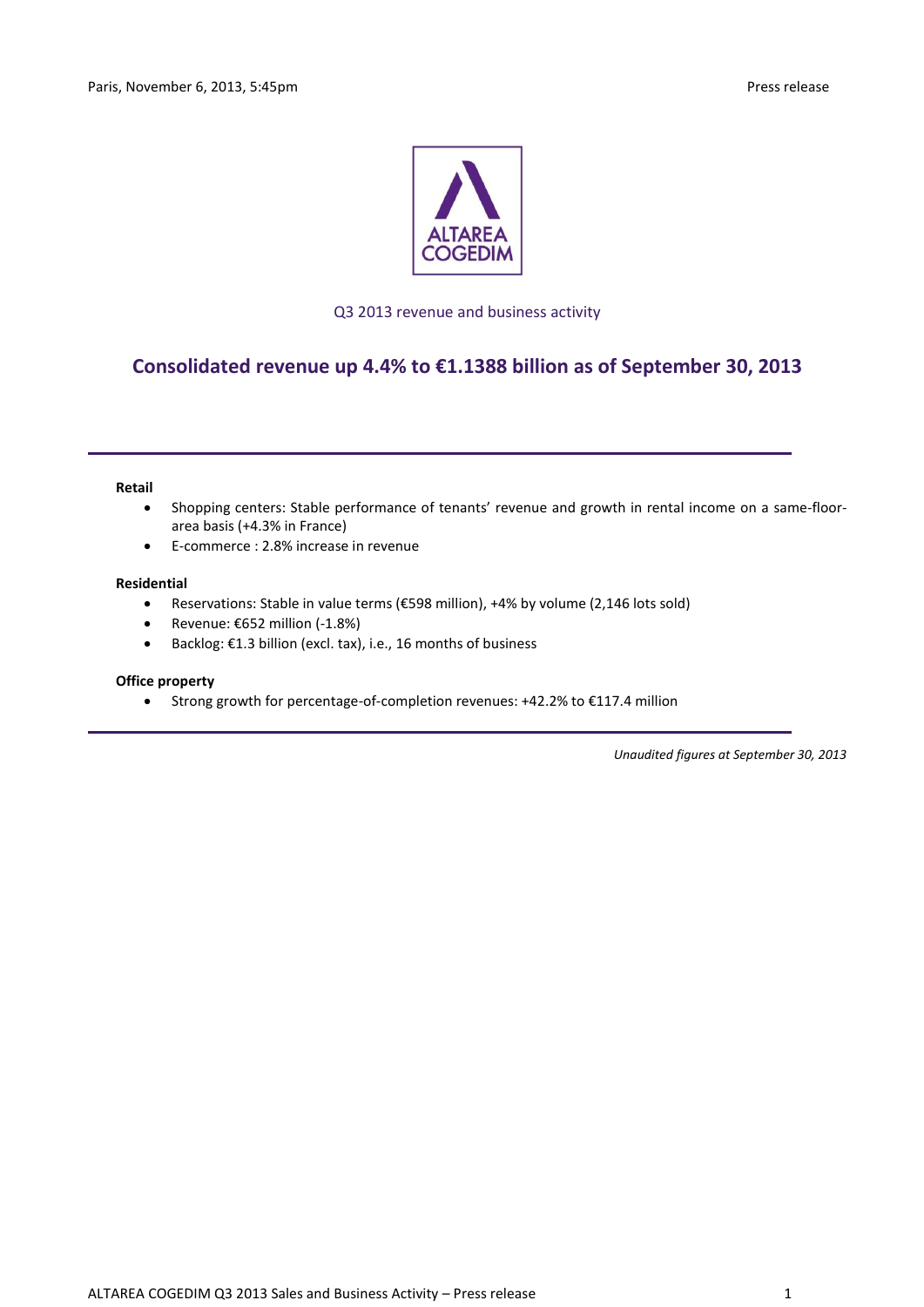## **I. BUSINESS**

## **1. RETAIL: Stable performance of tenants' revenue and growth in rental income in France (+4.3%<sup>1</sup> )**

## **Shopping centers**

### *Tenants' revenue*

In France, tenants' revenue remained stable (-0.2%<sup>2</sup>) in a context of declining consumption (CNCC Index down 1.3% at August 31, 2013).

## *Rental income*

|                                                           | (In $\epsilon$ millions) |          |
|-----------------------------------------------------------|--------------------------|----------|
| 2012 9-month published rental income                      | 120.0                    |          |
| Net impact of disposals <sup>3</sup>                      | $-6.7$                   | $-5.6%$  |
| Delivery effect <sup>4</sup>                              | 4.0                      | $+3.3%$  |
| Full consolidation of Cap 3000 <sup>5</sup>               | 17.5                     | $+14.5%$ |
| Shopping centers undergoing<br>redevelopment <sup>6</sup> | $-1.5$                   | $-1.2%$  |
| Like-for-like change                                      | 2.1                      | $+1.8%$  |
| 2013 9-month rental income                                | 135.4                    | $+12.8%$ |

The 12.8% growth in rental income year-on-year was particularly due to full consolidation of Cap 3000, now 100% controlled by the group.

Rents increased 4.3% like-for-like in France<sup>7</sup>, while rents for international portfolio assets dropped 5.1%.

## **E-commerce**

1

Rue du Commerce confirmed its positioning among leading e-commerce sites in France, with an average of 5.6 million unique visitors per month since the beginning of the year<sup>8</sup>.

**Revenue generated since the beginning of 2013 was up 2.8%** against a backdrop of flat sales on major retail sites (iCE 100 Index<sup>9</sup> up 1% since the beginning of 2013).

| In value terms (in $\epsilon$ millions) | 9/30/2013 | Change  |
|-----------------------------------------|-----------|---------|
| Distribution business volume            | 195.4     | $+1.7%$ |
| Galerie Marchande business volume       | 84.9      | $+4.6%$ |
| <b>Total business volume</b>            | 280.3     | $+5.1%$ |
| Rue du Commerce revenue                 | 210.3     | +2.8%   |

<sup>&</sup>lt;sup>1</sup>Excluding impact of deliveries, extensions and disposals, growth measured on the basis of like-for-like rental value in Q3 2012.

<sup>&</sup>lt;sup>2</sup>Figure at 100% on a "same-floor-area" basis, cumulative for the first nine months of the year. Excluding properties being redeveloped.

<sup>&</sup>lt;sup>3</sup>Including the March disposal of the only owned office property asset, developed together with the Okabé shopping center. The shopping center remains in the Group's portfolio.

<sup>4</sup> Including income generated by the Costières Sud Family Village® in Nîmes, inaugurated in early April 2013.

<sup>&</sup>lt;sup>5</sup>Impact of the full consolidation of Cap 3000 (initially consolidated using the proportionate consolidation method).

<sup>&</sup>lt;sup>6</sup>Including Aix-en-Provence, where extension works and the redevelopment of the shopping gallery began in August 2013.

<sup>&</sup>lt;sup>7</sup> Excluding impact of deliveries, extensions and disposals, growth measured on the basis of like-for-like rental value in Q3 2012.

 $8$ Médiamétrie//NetRating data, January-August 2013 average.

<sup>&</sup>lt;sup>9</sup>FEVAD iCE 100 survey (like-for-like growth of leading sites).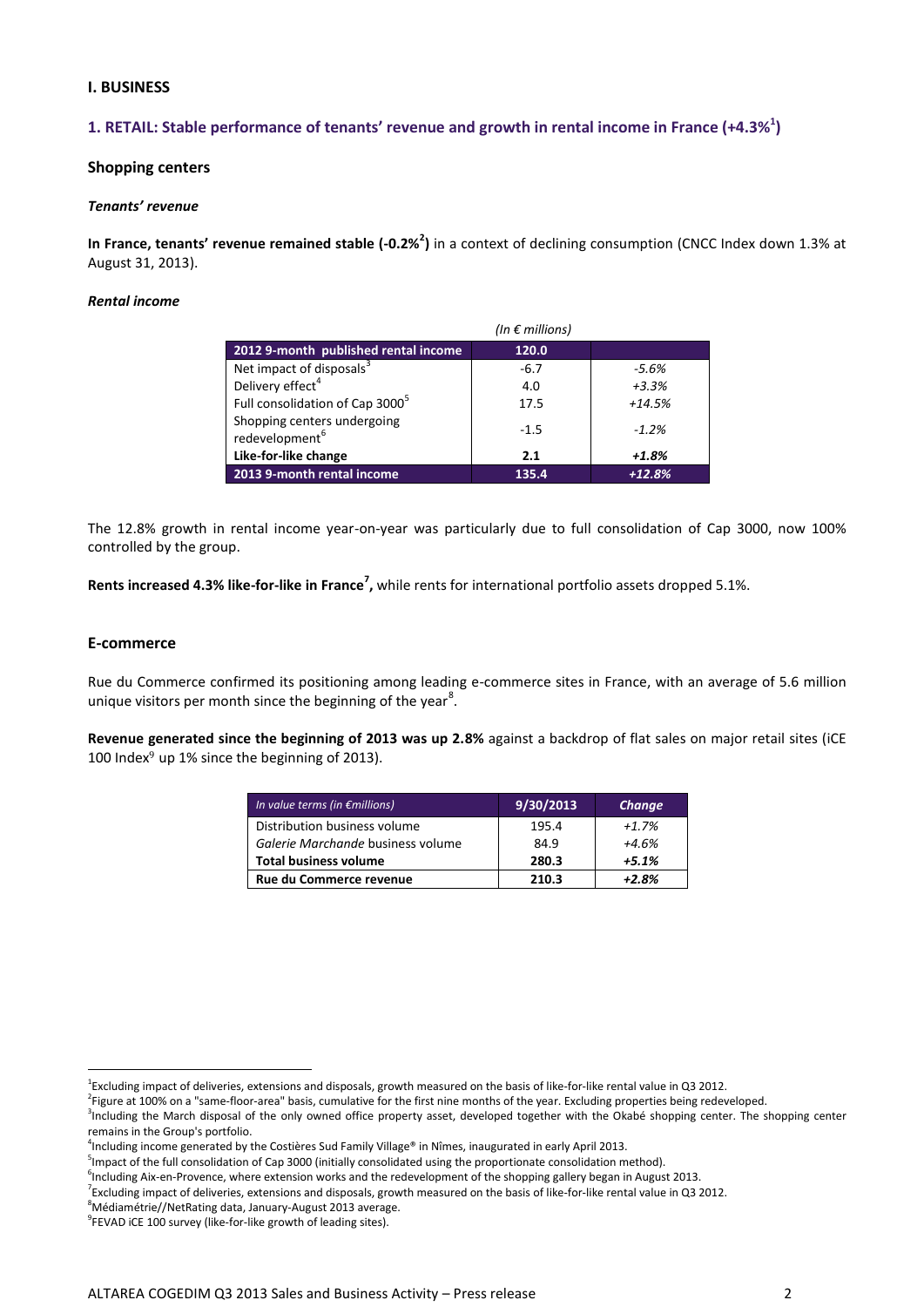## **2. RESIDENTIAL: Stable business activity and percentage-of-completion revenues**

## **Reservations**

| In volume (number of lots)           | 9/30/2013    | 9/30/2012    | Change |
|--------------------------------------|--------------|--------------|--------|
| Sales to institutional investors     | 552          | 537          | $+3%$  |
| Sales to individuals                 | 1.594        | 1.522        | $+5%$  |
| Total reservations in number of lots | 2,146 lots   | 2,059 lots   | $+4%$  |
| Total reservations in value terms    | €598 million | €599 million | -0%    |

**Business activity held steady (+4% in volume, 0% in value terms)** for all product categories and all investor profiles.

Cogedim is continuing its strategy of enhancing its entry-level and midscale offering, as these ranges account for 76% of reservations in value terms.

## **Percentage-of-completion revenues**

| In $\epsilon$ million excluding tax | 9/30/2013 | 9/30/2012 | Change   |
|-------------------------------------|-----------|-----------|----------|
| Percentage-of-completion revenues   | 651.9     | 663.5     | $-1.8\%$ |

## **Backlog & pipeline**

| In $\epsilon$ million including tax | 9/30/2013 | 6/30/2013 | <b>Change</b> |
|-------------------------------------|-----------|-----------|---------------|
| Backlog <sup>10</sup>               | 1,279     | 1,338     | $-4.4%$       |
| Number of months of sales           | 16 months | 17 months |               |
| Pipeline <sup>11</sup>              | 4,327     | 3,930     | $+10%$        |
| Properties for sale                 | 761       | 796       |               |
| Property assets                     | 3,566     | 3,134     |               |

## **3. OFFICES: Business recovery**

<u>.</u>

| In $\epsilon$ million including tax | 9/30/2013 | 9/30/2012 | Change |
|-------------------------------------|-----------|-----------|--------|
| Percentage-of-completion revenues   | 117.4     | 82.6      | +42.2% |

<sup>&</sup>lt;sup>10</sup>The residential backlog comprises revenues excluding VAT from notarized sales to be recognized on a percentage-of-completion basis and reservations to be notarized.

 $11$ The pipeline consists of tax-inclusive revenues from properties for sale and the land bank, which includes all plots on which contracts (generally unilateral) have been signed.